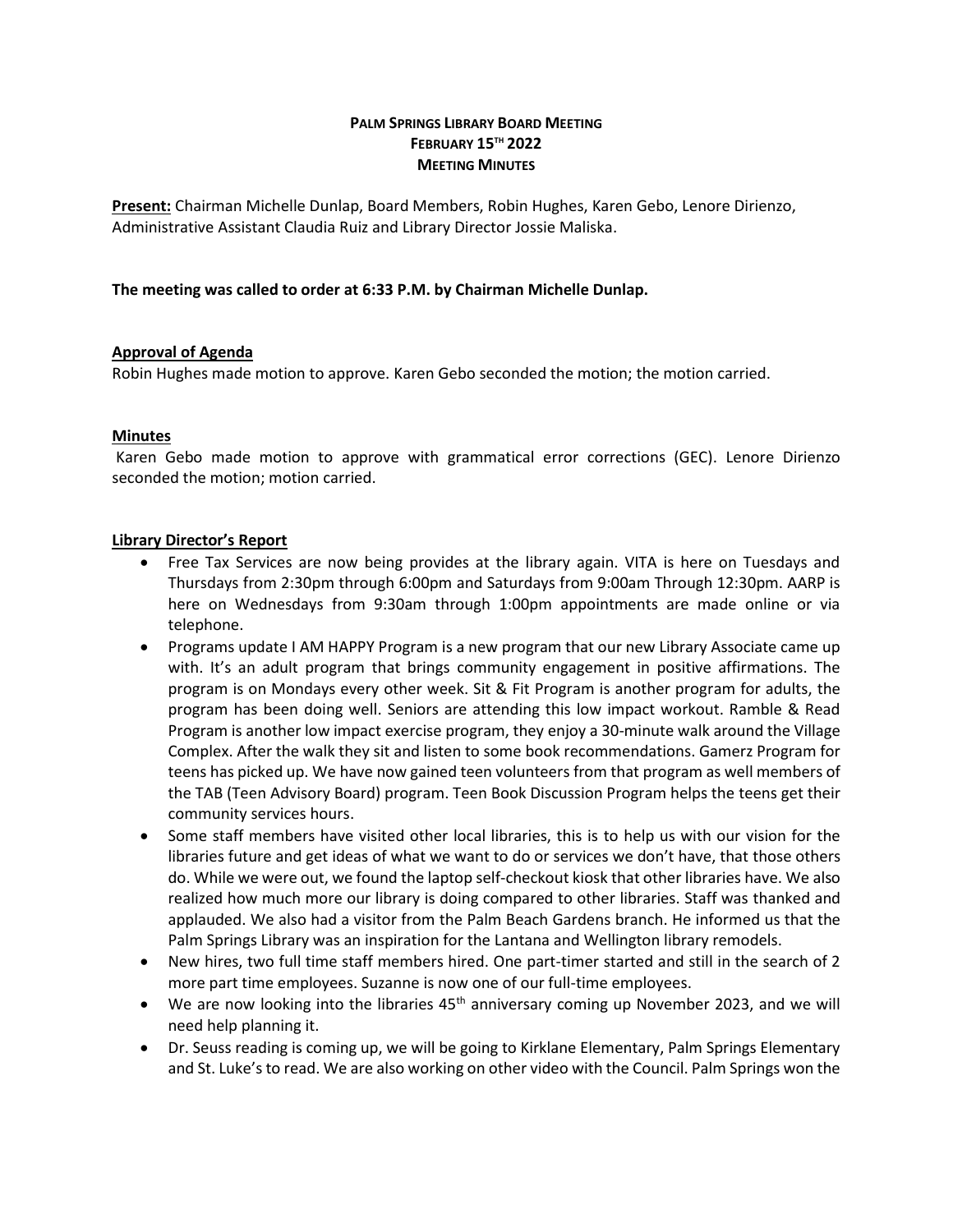Mid-Size city award for Read for the Record. Award Certificate is posted in the Children's area and the video is still playing as well.

- As we trying to go paperless on some things, we now have the Programs sign up link on the village website (library page).
- We are getting more volunteers now.
- March 5<sup>th</sup> is the Family Fun Day Event, this event includes the Chalk Art Festival, Bike Rodeo, and Touch a Trunk event.
- In February Parks and Rec had their parent Club event. We participated and had Storytime during the event.
- Friends of the Palm springs Library is need of members if you know of anyone interested.

# **Unfinished Business**

• **N/A**

# **New Business**

- Guidelines of use Policy was reviewed. Grammatical errors were corrected, and policy was approved.
- Homework and Study Room Use Policy was reviewed. Grammatical errors were corrected, and policy was approved.
- Computer/Internet Use Policy was reviewed. Grammatical errors were corrected, and policy was approved.
- Hurricane Plan Policy was reviewed. Errors were corrected, and Policy was approved.
- Fee update, we have been looking into the MJP printing services that we currently provide and the commission that we receive. Other libraries are purchasing their own bill collector and do not use the third-party services, rather than only getting a 10 percent commission they get to keep the full funds. Nonetheless we are raising the fees for printing and copies. Black and White copies will be 0.25 cents and color will stay at 0.50 cents and with the purchase of our own bill collector we will keep the full profit.

#### **Miscellaneous**

- The library is planning to have a Café, planning is underway. We are looking for location by either the courtyard or in front of the Teen Area. Café will serve coffee, pastries, breakfast, and tea. There is still a lot to work to do, but we are excited to be able to have this new space for outdoor programs and more.
- New Roof, Village Manager approved the new roof. We are getting a mill roof. This is decision made in hand with the decision to rebrand the Village and making changes to the colors.

# **Public Comment**

• **N/A**